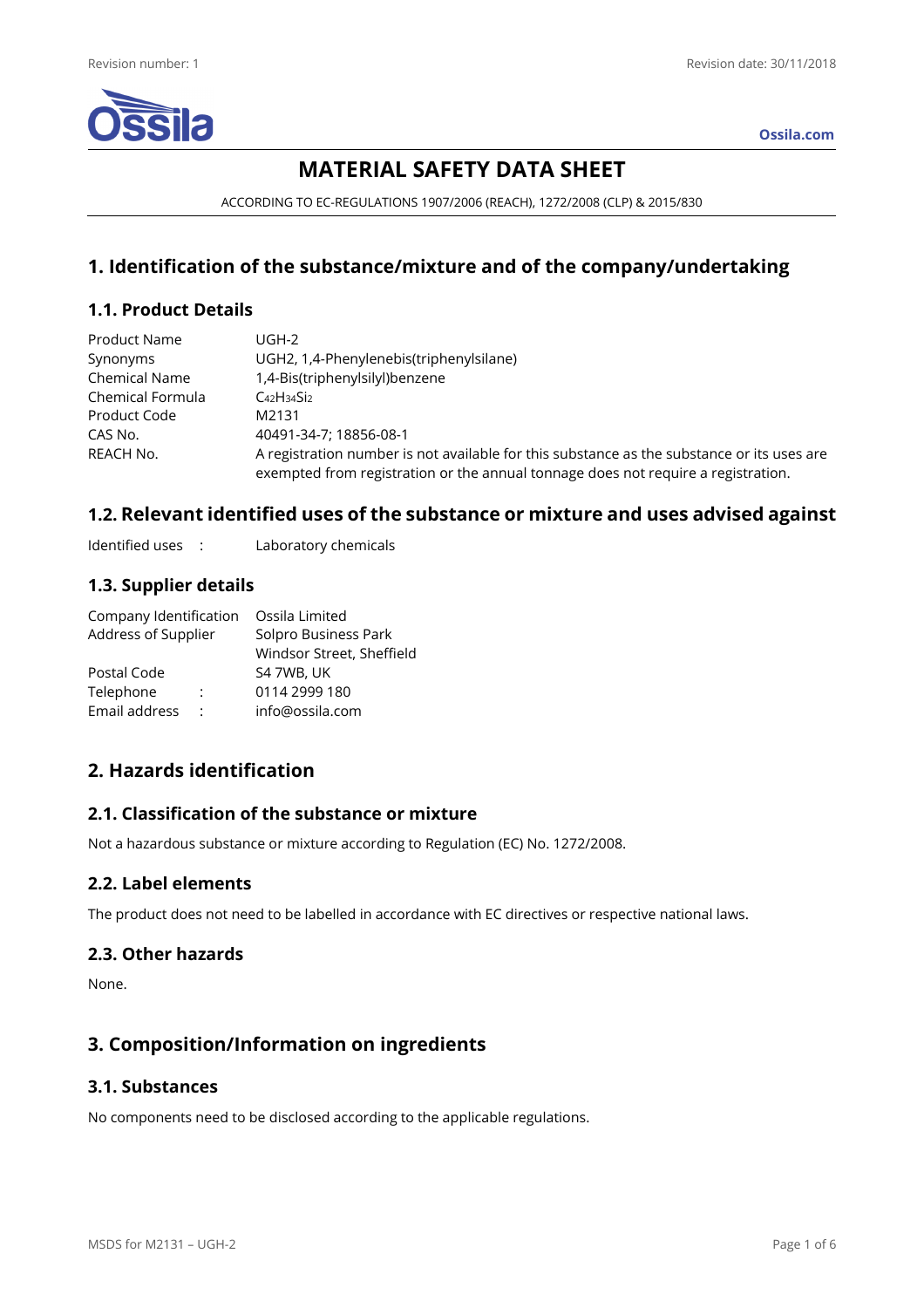## **4. First aid measures**

#### **4.1. Description of first aid measures**

| <b>Inhalation</b> | Remove person to fresh air. If not breathing, give person artificial respiration. |  |
|-------------------|-----------------------------------------------------------------------------------|--|
| Skin contact      | Wash with soap and water.                                                         |  |
| Eye contact       | Flush with copious amounts of water as a precaution.                              |  |
| Ingestion         | Rinse out mouth with water.                                                       |  |

## **4.2. Most important symptoms and effects, both acute and delayed**

The most important known symptoms and effects are described in section 11.

## **4.3. Indication of any immediate medical attention and special treatment needed**

No data availableG

## **5. Fire fighting**

## **5.1. Extinguishing media**

**Suitable extinguishing media:** As appropriate for surrounding fire.

### **5.2. Special hazards arising from the substance of mixture**

May decompose in a fire, giving off toxic and irritant vapours.

## **5.3. Advice for firefighters**

Fire fighters should wear complete protective clothing including self-contained breathing apparatus.

## **6. Accidental release measures**

## **6.1. Personal precautions, protective equipment and emergency procedures**

Wear personal protective equipment (section 8). Avoid dust formation. Ensure room is well ventilated.

## **6.2. Environmental precautions**

Avoid release to the environment.

## **6.3. Containment and cleaning**

Contain and clean up spill if safe to do so using an electrically protected vacuum cleaner or by wet-brushing. Dispose of dry waste in closed container for proper disposal according to local regulations.

## **7. Handling and storage**

## **7.1. Precautions for safe handling**

Avoid formation of dust and aerosols. Provide exhaust ventilation in places where dust is formed.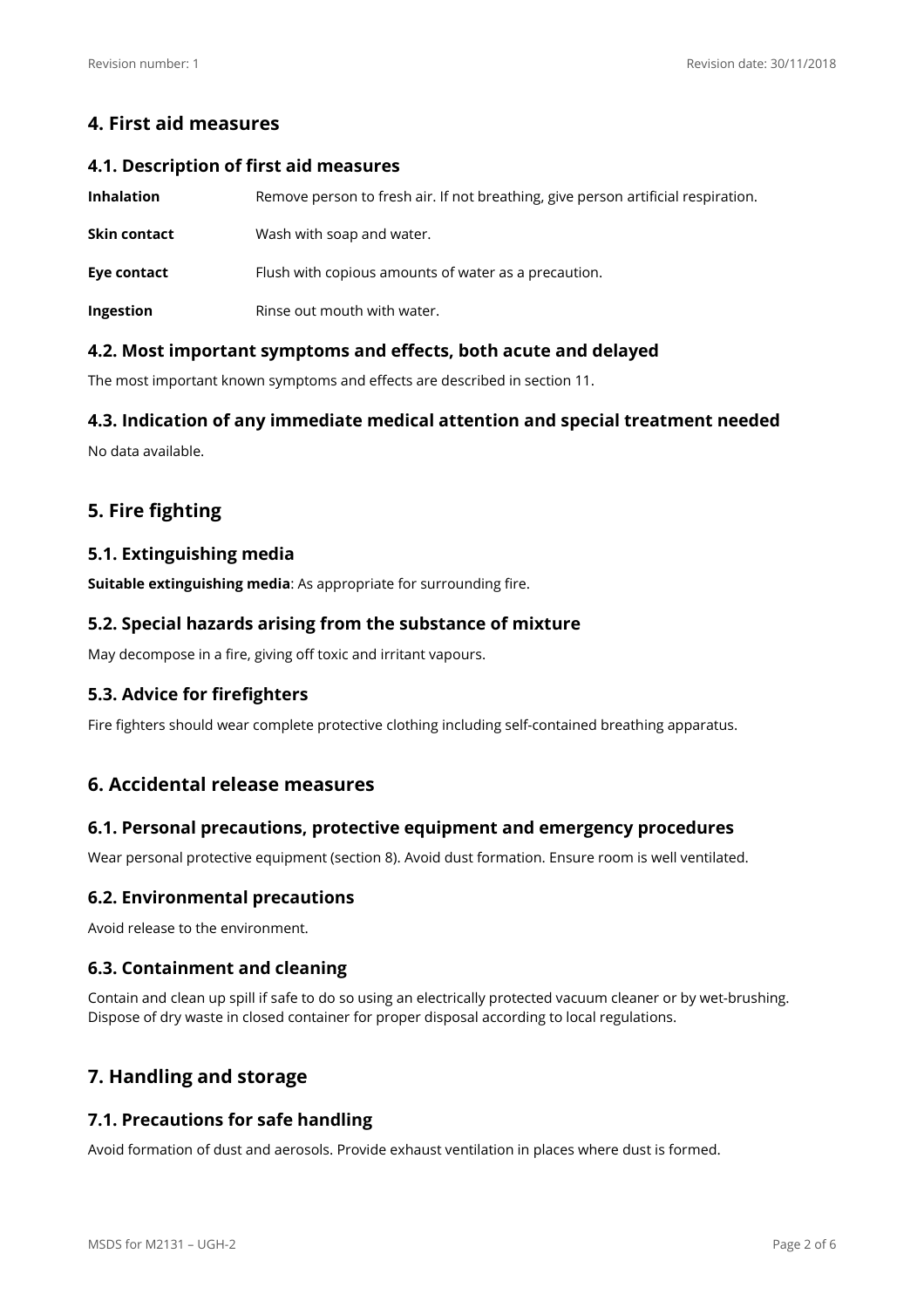## **7.2. Conditions for safe storage, including any incompatibilities**

Store in a cool, dry and well-ventilated place inside of a tightly sealed container. Reseal containers that have been opened and keep upright to prevent leakage.

**Storage temperature** Ambient **Storage life** Stable under normal conditions.

## **7.3. Specific end uses**

Use in laboratories.

## **8. Exposure controls / Personal protection**

#### **8.1. Control parameters**

#### **8.1.1 Occupational Exposure Limits**

Contains no substances with occupational exposure limit values.

#### **8.2. Exposure controls**

#### **8.2.1 Engineering measures**

Handle in accordance with good industrial engineering/laboratory practices for hygiene and safety. Ensure eyewash stations and safety showers are close to the laboratory workstation. Ensure good general ventilation is present when handling the product.

#### **8.2.2 Personal protective equipment**

| <b>Eve Protection</b>  | Wear safety glasses with side-shields conforming to appropriate government standards<br>such as NOISH (US) or EN166 (EU).                                                                        |
|------------------------|--------------------------------------------------------------------------------------------------------------------------------------------------------------------------------------------------|
| <b>Skin Protection</b> | Wear protective clothing and gloves. Use gloves that satisfy the specifications of your<br>national standards (e.g. EN 374). Wash hands after handling. Wash contaminated<br>clothing after use. |
| <b>Respirators:</b>    | Where protection from nuisance dusts is needed, use type N95 (US) or type P1 (EN 143)<br>dust masks or those approved under appropriate government standards such as NIOSH<br>(US) or CEN (EU).  |

#### **8.2.3 Environmental Exposure Controls**

Avoid release to the environment.

## **9. Physical and chemical properties**

#### **9.1. Information on basic physical and chemical properties**

| Appearance              | White powder/crystals           |
|-------------------------|---------------------------------|
| Odour                   | No data available               |
| Odour threshold         | No data available               |
| рH                      | No data available               |
| Melting/freezing point  | >270 °C (TGA; 0.5% weight loss) |
| Boiling point/range     | No data available               |
| Flash point             | No data available               |
| Evaporation rate        | No data available               |
| Flammability            | No data available               |
| <b>Explosive limits</b> | No data available               |
| Vapour pressure         | No data available               |
| Vapour density          | No data available               |
| Relative density        | No data available               |
| Solubility(ies)         | No data available               |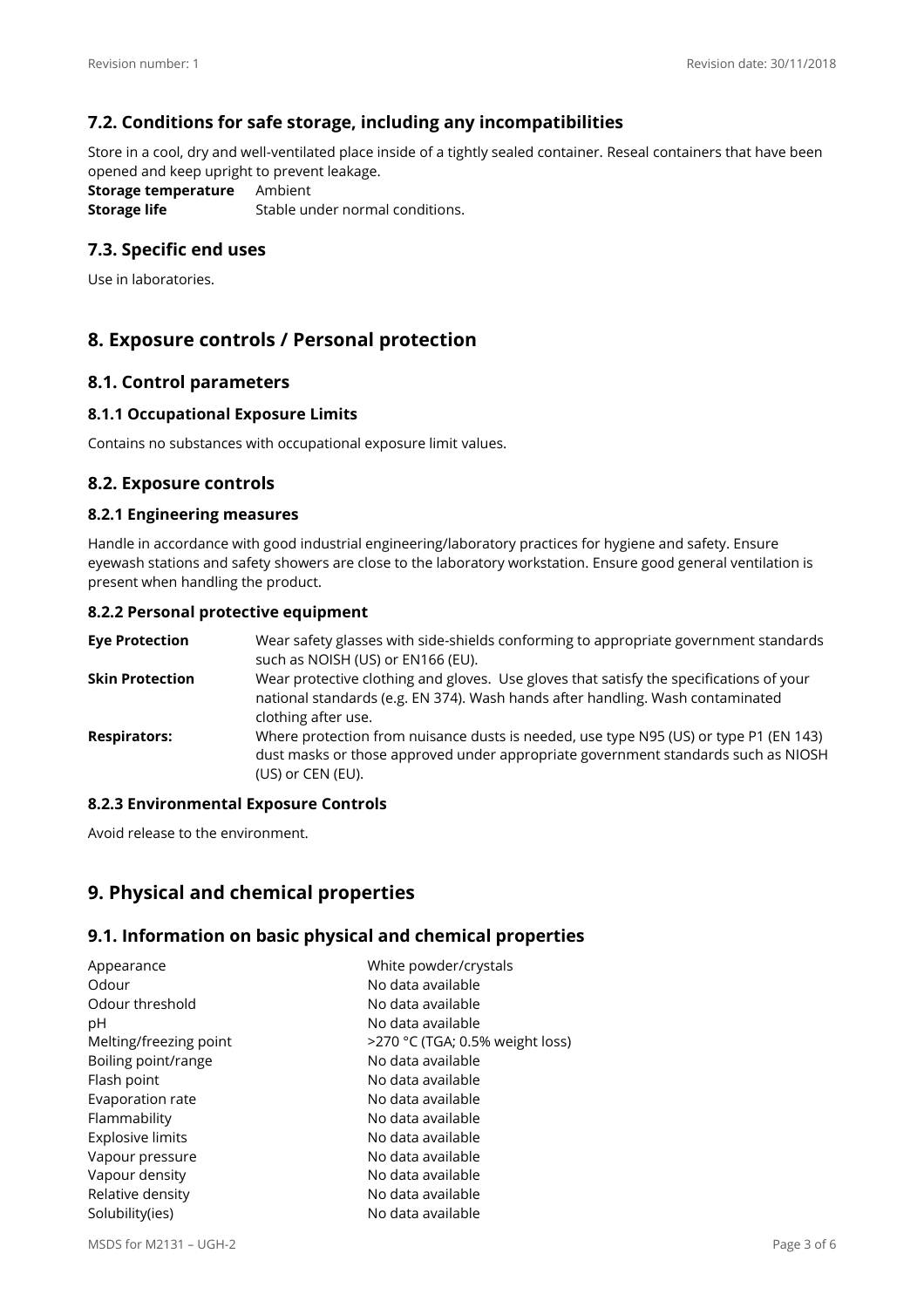Partition coefficient: *n-*octanol/water No data available Autoignition temperature No data available Decomposition temperature No data available Viscosity **No data available** Explosive properties No data available Oxidising properties No data available

## **9.2. Other safety information**

No data availableG

## **10. Stability and reactivity**

### **10.1 Reactivity**

No data available.

### **10.2. Chemical stability**

Stable under normal temperatures and pressures under recommended storage conditions.

## **10.3. Possibility of hazardous reactions**

No data available.

#### **10.4. Conditions to avoid**

No data available.

### **10.5. Incompatible materials**

Strong oxidising agents.

#### **10.6. Hazardous decomposition products**

No known hazardous decomposition products.

## **11. Toxicological information**

#### **11.1. Information on toxicological effects**

**Acute toxicity**  No data available. **Skin corrosion/irritation**  No data available. **Serious eye damage/irritation**  No data available. **Respiratory sensitisation**  No data available. **Skin sensitisation**  No data available. **Germ cell mutagenicity**  No data available. **Carcinogenicity**  No data available. **Reproductive toxicity**  No data available.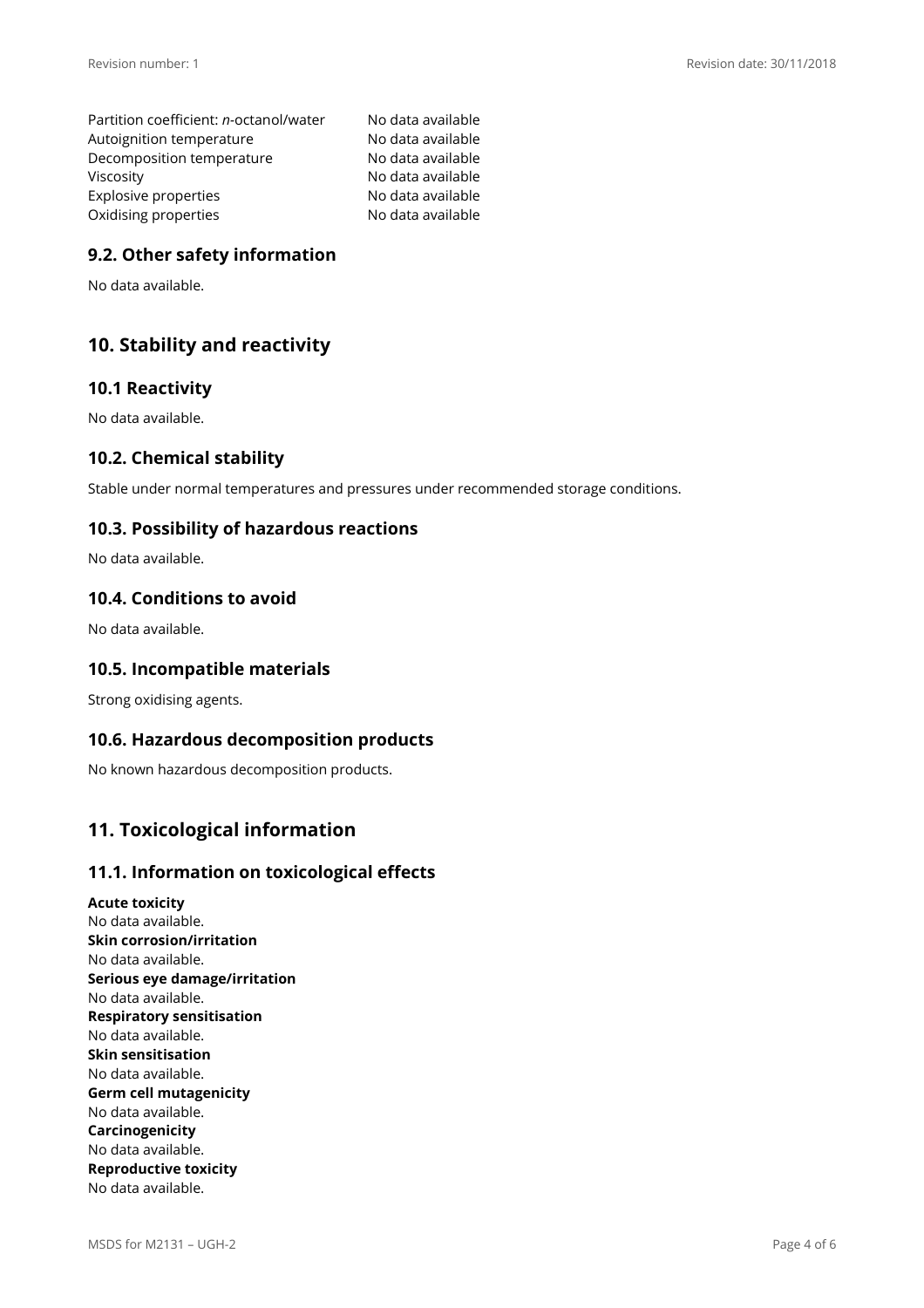**STOT - single exposure**  No data available. **STOT - repeated exposure**  No data available. **Aspiration hazard**  No data available. **Routes of exposure**  Eye contact, ingestion, inhalation, skin contact. **Signs and Symptoms of Exposure**  No data available.

## **11.2 Other information**

To the best of our knowledge, the chemical, physical, and toxicological properties have not been thoroughly investigated.

## **12. Ecological information**

### **12.1. Toxicity**

No data available.

### **12.2. Persistence and degradability**

No data available.

#### **12.3. Bioaccumulative potential**

No data available.

#### **12.4. Mobility in soil**

No data available.

#### **12.5. Results of PBT and vPvB assessment**

PBT/vPvB assessment not available as chemical safety assessment not required/not conducted.

#### **12.6. Other adverse effects**

No data availableG

## **13. Disposal**

#### **13.1. Waste treatment methods**

#### **Product**

Burn in a chemical incinerator equipped with an afterburner and scrubber. Observe all federal, state and local environmental regulations and directives on waste and hazardous waste. Offer surplus material to a licensed professional waste disposal professional.

#### **Contaminated packaging**

Dispose of as unused product.

## **14. Transport**

Non-hazardous for road, air and sea transport.